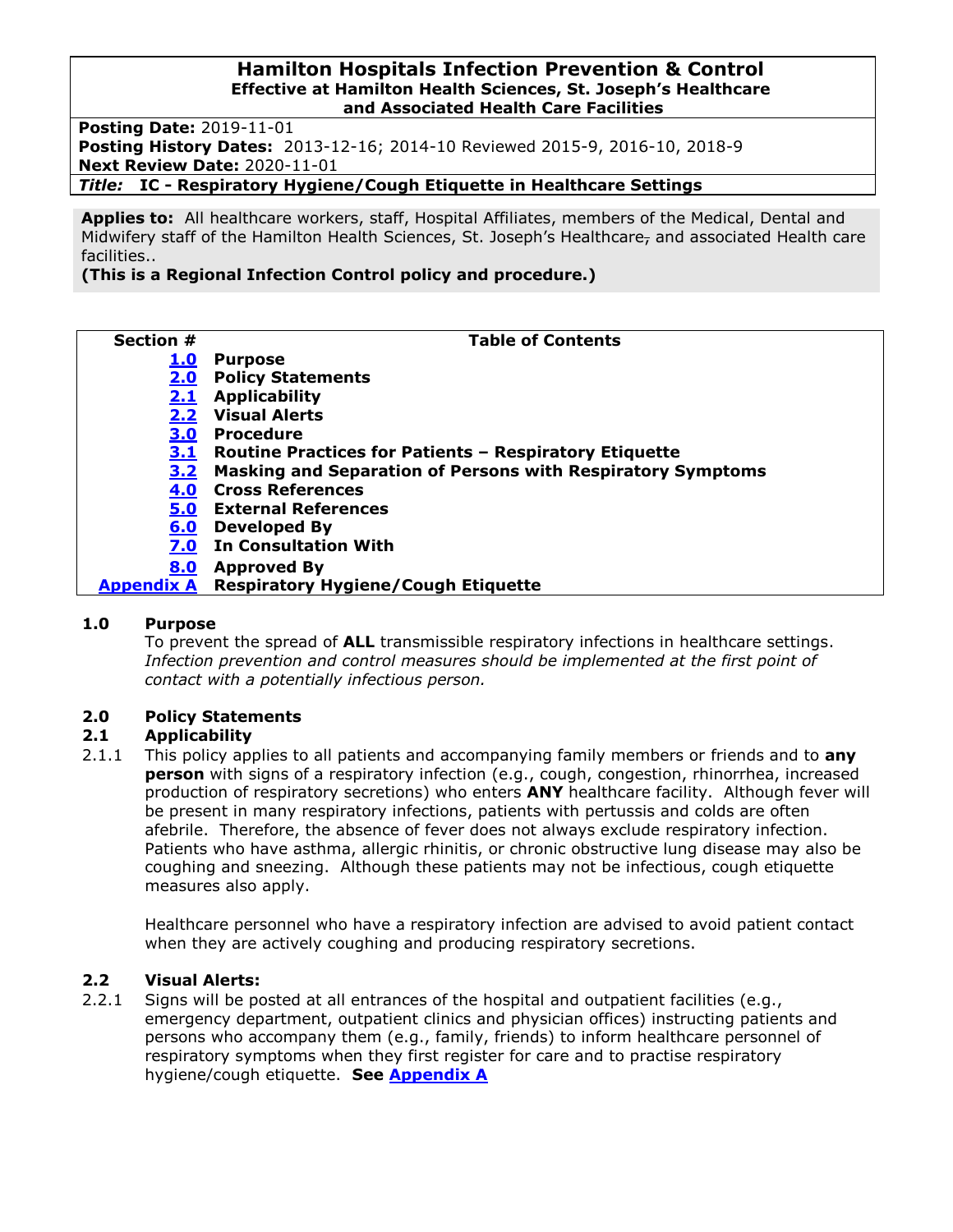**Posting Date:** 2019-11-01

**Posting History Dates:** 2013-12-16; 2014-10 Reviewed 2015-9, 2016-10, 2018-9

**Next Review Date:** 2020-11-01

*Title:* **IC - Respiratory Hygiene/Cough Etiquette in Healthcare Settings**

# <span id="page-1-0"></span>**3.0 Procedure**

# <span id="page-1-1"></span>**3.1 Routine Practices for Patients:**

**Respiratory Etiquette -** The following measures to contain respiratory secretions are recommended for all individuals with signs and symptoms of a respiratory infection:

- When coughing or sneezing; turn head away from others and cover nose and mouth with tissue or if tissue is not available cough or sneeze into your sleeve.
- Discard tissues immediately after use into waste basket.
- Perform hand hygiene (e.g., hand washing with soap and water, or alcohol-based hand rub) immediately after disposal of tissues.
- 3.1.1 Waiting areas for patients and visitors will have the material needed to adhere to the Respiratory Hygiene/Cough Etiquette readily available:
	- Tissues, masks and receptacles for used tissue disposal
	- Conveniently located dispensers of alcohol based hand rub
	- Where sinks are available adequate supplies for hand washing (i.e., soap, disposable towels)

## <span id="page-1-2"></span>**3.2 Masking and Separation of Persons with Respiratory Symptoms**

- 3.2.1 Place a surgical/procedure mask on the person(s) who are coughing to contain secretions (providing the person can tolerate the mask).
- 3.2.2 When space and chair availability permit, place coughing persons at least two metres away from others in common waiting areas or in a segregated waiting room if available.

# <span id="page-1-3"></span>**4.0 Cross References**

**IC - [Acute Respiratory Infection \(ARI\) Surveillance Protocol](http://policy.hhsc.ca/Site_Published/hhsc/document_render.aspx?documentRender.IdType=6&documentRender.GenericField=&documentRender.Id=98400) IC - [Routine Practices Protocol](http://policy.hhsc.ca/Site_Published/hhsc/document_render.aspx?documentRender.IdType=6&documentRender.GenericField=&documentRender.Id=94268) IC - [Additional Precautions Protocol](http://policy.hhsc.ca/Site_Published/hhsc/document_render.aspx?documentRender.IdType=6&documentRender.GenericField=&documentRender.Id=98398) IC - [Hand Hygiene Protocol](http://policy.hhsc.ca/Site_Published/hhsc/document_render.aspx?documentRender.IdType=6&documentRender.GenericField=&documentRender.Id=96597)**

# <span id="page-1-4"></span>**5.0 External References**

Ontario Agency for Health Protection and Promotion, Provincial Infectious Diseases Advisory Committee. *Annex B – Best Practices for Prevention of Transmission of Acute Respiratory Infection*. Annexed to: Routine Practices and Additional Precautions in All Health Care Settings. Toronto, ON: Queen's Printer for Ontario; 2013.

Centre for Disease Control. Guideline for Isolation Precautions: Preventing Transmission of Infectious Agents in Healthcare Settings. 2007 Garner, J.S. (1996) Hospital IC Practices Advisory Committee.

Public Health Agency of Canada. Routine Practices and Additional Precautions for Preventing the Transmission of Infection in Health Care (2013)

# <span id="page-1-5"></span>**6.0 Developed By**

Infection Prevention and Control, HHS, SJHH

### <span id="page-1-6"></span>**7.0 In Consultation With**

Joint Health and Safety Committee Occupation Health and Safety Services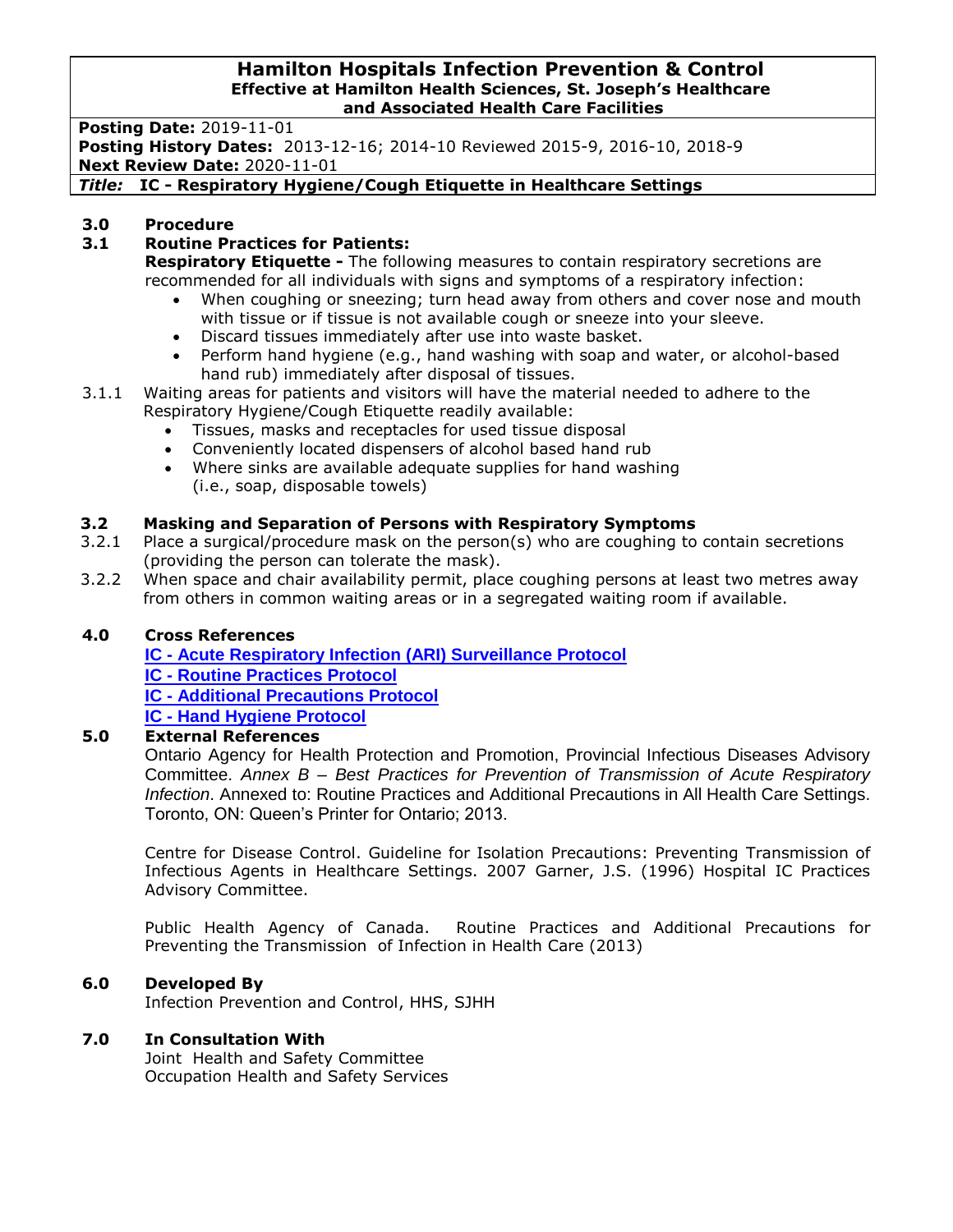**Posting Date:** 2019-11-01 **Posting History Dates:** 2013-12-16; 2014-10 Reviewed 2015-9, 2016-10, 2018-9 **Next Review Date:** 2020-11-01 *Title:* **IC - Respiratory Hygiene/Cough Etiquette in Healthcare Settings**

### <span id="page-2-0"></span>**8.0 Approved By**

Regional Infection Prevention and Control Committee Medical Advisory Committee, HHS,SJHH, Joint Health and Safety Committees

Keyword Assignment Cough, Etiquette, Respiratory symptoms, Mask